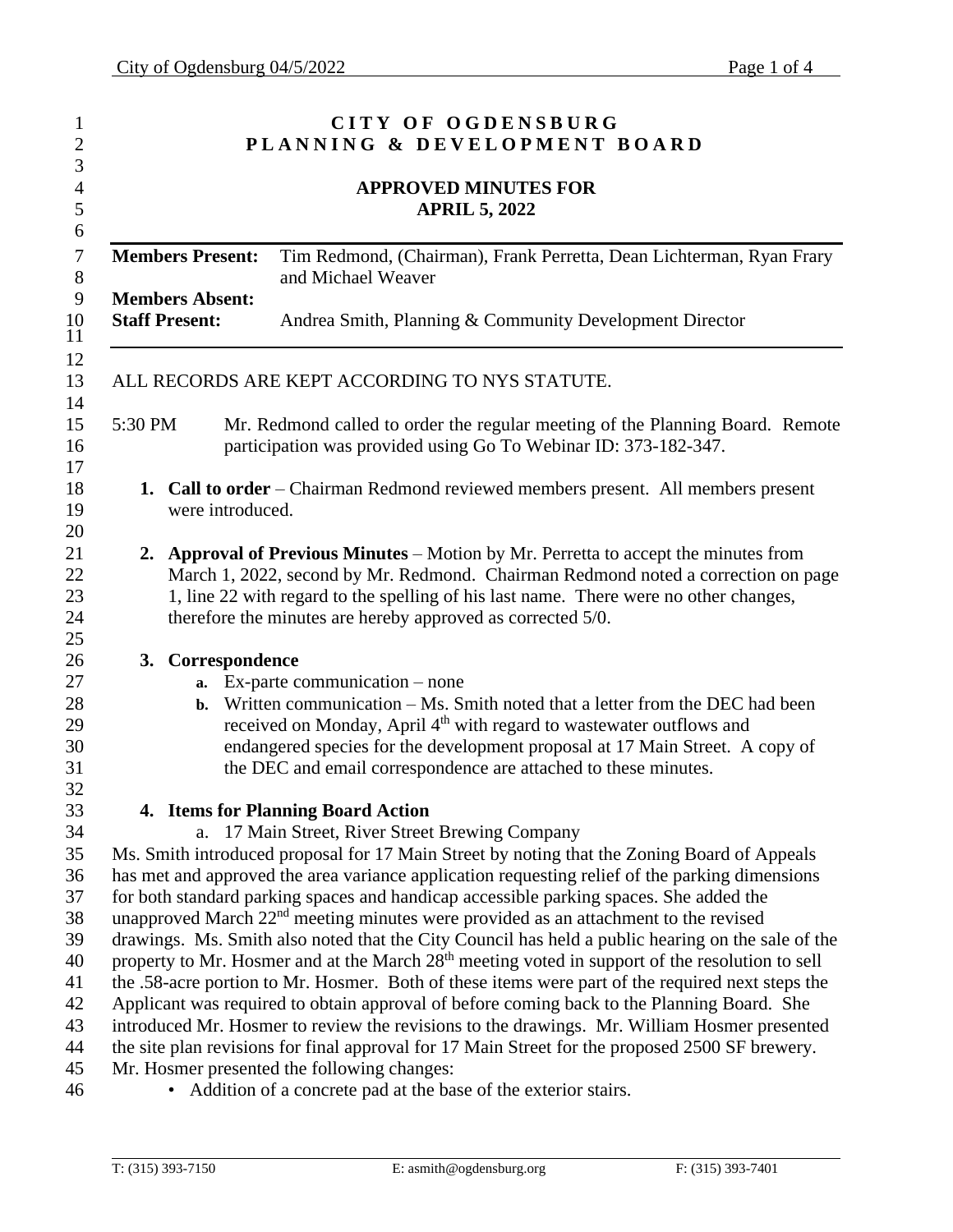• moved the fence exit to the rear and connected it to the concrete sidewalk 2 • Added a sidewalk from the main sidewalk to the brewery front door • Sidewalk along W. River Street is now on the drawings along with the proposed landscape screening. • Included vegetative screening along W. River Street • Provided photometrics and lighting plan • added 2' to the building size which was needed to fit in the kitchen area. Mr. Hosmer noted that the brewery will serve a very limited menu that compliments the beer, things like pizza, and pretzels. There were no additional comments or discussion. The following resolution was introduced by Mr. Perretta and seconded by Mr. Weaver. **RESOLUTION P-2022-001(B) RESOLUTION UNDER THE STATE ENVIRONMENTAL QUALITY REVIEW ACT RELATIVE TO DECLARING THE INTENT TO BE LEAD AGENCY WHEREAS**, 17 Main Street, TMN 48.078-4-4.11 located in the City's Residential/Business (R/B) District, requests Site Plan Approval for the construction of a 2,500 SF Brewery and Biergarten at this location; and **WHEREAS**, the applicant William Hosmer, on behalf of River Street Brewing Company (RSBC) has submitted a completed revised application on February 7, 2022 in accordance with the standards prescribed by §221-72; and **WHEREAS,** the intent of the R/B district is to delineate those areas of the city appropriate for mixed residential and compatible business uses that will generate street level activity and provide for water-dependent uses; and 32<br>33 **WHEREAS**, the Ogdensburg Planning and Development Board, as Lead Agency conducting SEQR has determined this an Unlisted Action under SEQRA pursuant to 6 NYCRR 617.3 and does not warrant the preparation of a draft Environmental Impact Statement (EIS). **NOW BE IT THEREFORE RESOLVED** that the Ogdensburg Planning Board hereby grants Final Site Plan Approval of the request to develop a 2,500 SF Brewery at 17 Main Street with the following conditions: 1. This approval is contingent on the completion of the required subdivision of the parent parcel owned by the City of Ogdensburg a. Proof of subdivision shall be a copy of the filing receipt with the Office of the St. Lawrence County Clerk. 2. Any and all vegetative material shall be planted and maintained in accordance with the International Society of Arboriculture (ISA), tree plantings standards for compacted urban soils and replanted should any material fail to thrive within three years of the date of a certificate of occupancy.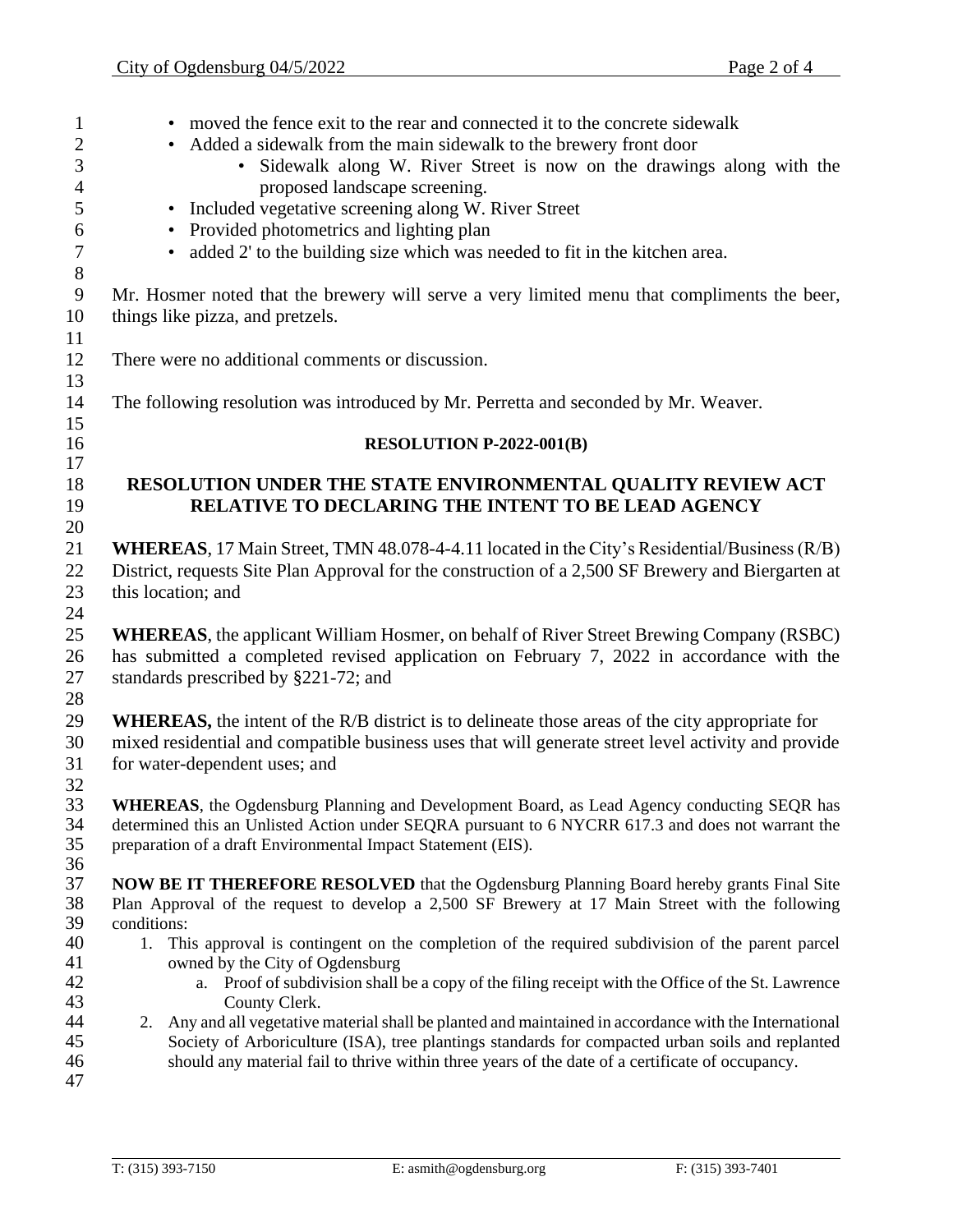**BE IT FURTHER RESOLVED** that nothing in this Resolution shall relieve or reduce the

applicant's expressed or implied responsibilities for completion of the approved Site Plan, and

 the applicant must report any and all changes to the Department of Planning and Development prior to their initiation; and

 **BE IT FURTHER RESOLVED**, that the City of Ogdensburg Code Enforcement Officer is hereby directed to enforce this resolution.

Motion by Mr. Perretta to classify the action as Unlisted in accordance with SEQRA with no detrimental impacts, and henceforth provide for final site plan approval with conditions,  $2<sup>nd</sup>$  by Mr. Weaver.

| <b>MEMBER</b>       | AYE | NAY | <b>ABSTAIN</b> |
|---------------------|-----|-----|----------------|
| Chairman Redmond    |     |     |                |
| Mr. Perretta        |     |     |                |
| Mr. Lichterman      |     |     |                |
| Mr. Frary           |     |     |                |
| Mr. Weaver          |     |     |                |
| Alt. Member, Vacant |     |     |                |

The motion to declare intent to be designated as Lead Agency received sufficient affirmative

votes, 5/0 and is hence forth approved with conditions for filing with the City Clerk.

- with the City Clerk.
- 

Ms. Smith asked if the Applicant had any questions of the Board or Staff. Mr. Hosmer did not,

- but he asked if he could be provided with a copy of the completed SEQRA documents. Ms.
- Smith stated that while there is still work to be done to acquire the parcel which the City is

 working to complete, please note that building permits will be required prior to any commencement of work.

- **5. Old Business** Ms. Smith also noted that at the February 28<sup>th</sup> meeting of the Council, Councilor Skamperle asked to revisit the Planning Board recommendation to expand retail sales as a home occupation that was discussed and denied (City Council Bill #44 of 2018) in June 2018 (§221-47 E (5)[h][4](c)).
- The board reviewed the current language as well as the recommended language that was presented to the Council in 2018. The proposed language would add "The maximum square footage for general retail sales, as a home occupation, she be the lessor of 33% of the residential premises or 600 square feet." This would replace the existing language that states "Retail sales of products not produced on the premises shall be prohibited except for the sale of products incidental to services offered by the home occupation."
- The board discussed the current language and the possibility of changing the language. Many members stated they would be concerned about negative impacts that this type of a change could bring to residential neighborhoods. Discussion about online sales and alternatives which include application for a use variance.
-